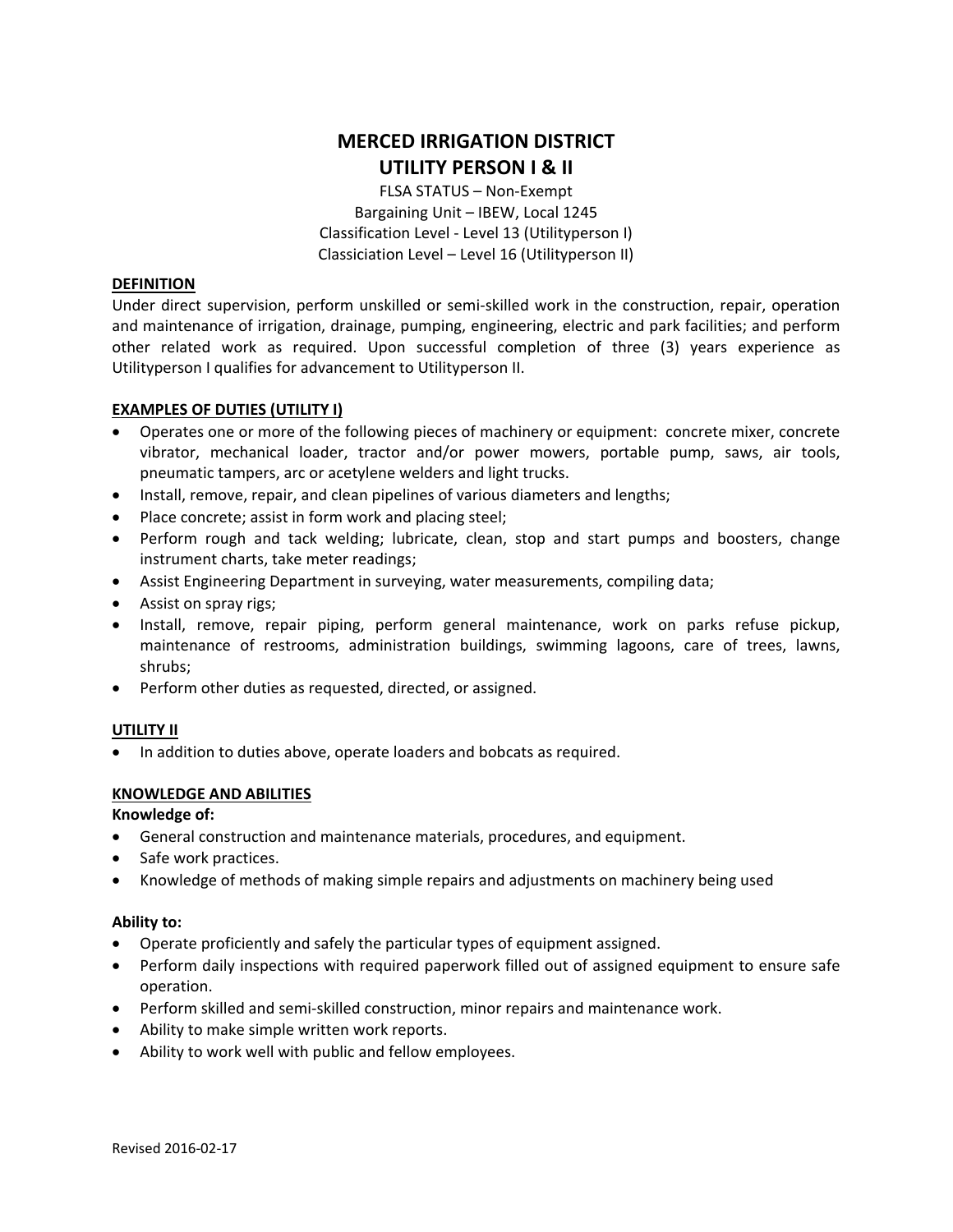- Work with various computer softwares, including Microsoft Office Suite and District's work order system.
- Understand and carry out oral and written directions.
- Establish and maintain cooperative relationships with those contacted in the course of work.

# **MINIMUM QUALIFICATIONS – UTILITYPERSON I**

# **Education:**

• Any combination of education and experience equivalent to graduation from high school.

# **Experience:**

• One (1) year in irrigation operations/maintenance work or equivalent.

## **NECESSARY SPECIAL REQUIREMENTS**

- Possession of appropriate California Driver's License.
- A Department of Motor Vehciles "Driver Record Information" print‐out will be required at time of hire. Must be enrolled in District's DMV pull-notice program.

## **QUALIFICATIONS – UTILITYPERSON II**

- Three (3) years as a Utilityperson I or other classification within the District or equivalent experience, as determined by District evaluation.
- Obtain and maintain Class A driver's license.
- Ability to run small equipment (i.e. bobcat, loader, etc.)
- Be able to work independently.

# **TYPICAL PHYSICAL ACTIVITIES**

The physical and mental demands of this position are described below. Reasonable accommodations may be made to enable individuals with disabilities to perform the essential functions of the position:

- Operates District vehicles and equipment used in construction, maintenance, and repair work.
- Must be able to push, pull, reach, and lift equipment and parts weighing up to fifty (50) pounds.
- Stoops, kneels, crouches, crawls, and climbs during field maintenance and repair work.
- Works in an environment with exposure to dust, dirt, and/or weed abatement chemicals, and significant temperature changes between heat and cold.
- Communicates orally with District staff in face-to-face, one-to-one settings.
- Regularly uses a telephone and radio for communication.
- May sit or stand and walk on uneven terrain for extended time periods.
- Hearing, vision, and eye‐hand coordination sufficient to operate foot and hand controls and to maintain good awareness during maintenance and construction jobs.

| Sitting:    | Remains in a seated position for up to eight (8) hours per day                                |
|-------------|-----------------------------------------------------------------------------------------------|
| Hands/Arms: | Operates equipment for up to eight (8) hours per day                                          |
| Lifting:    | Raises and lowers supplies and equipment up to fifty (50) pounds.                             |
| Stooping:   | Bends body downward and forward by bending at the knees or waist                              |
| Talking:    | Expresses ideas and shares information by means of spoken work in person and by<br>telephone. |
| Hearing:    | Hears well enough to receive communications in person and by telephone.                       |